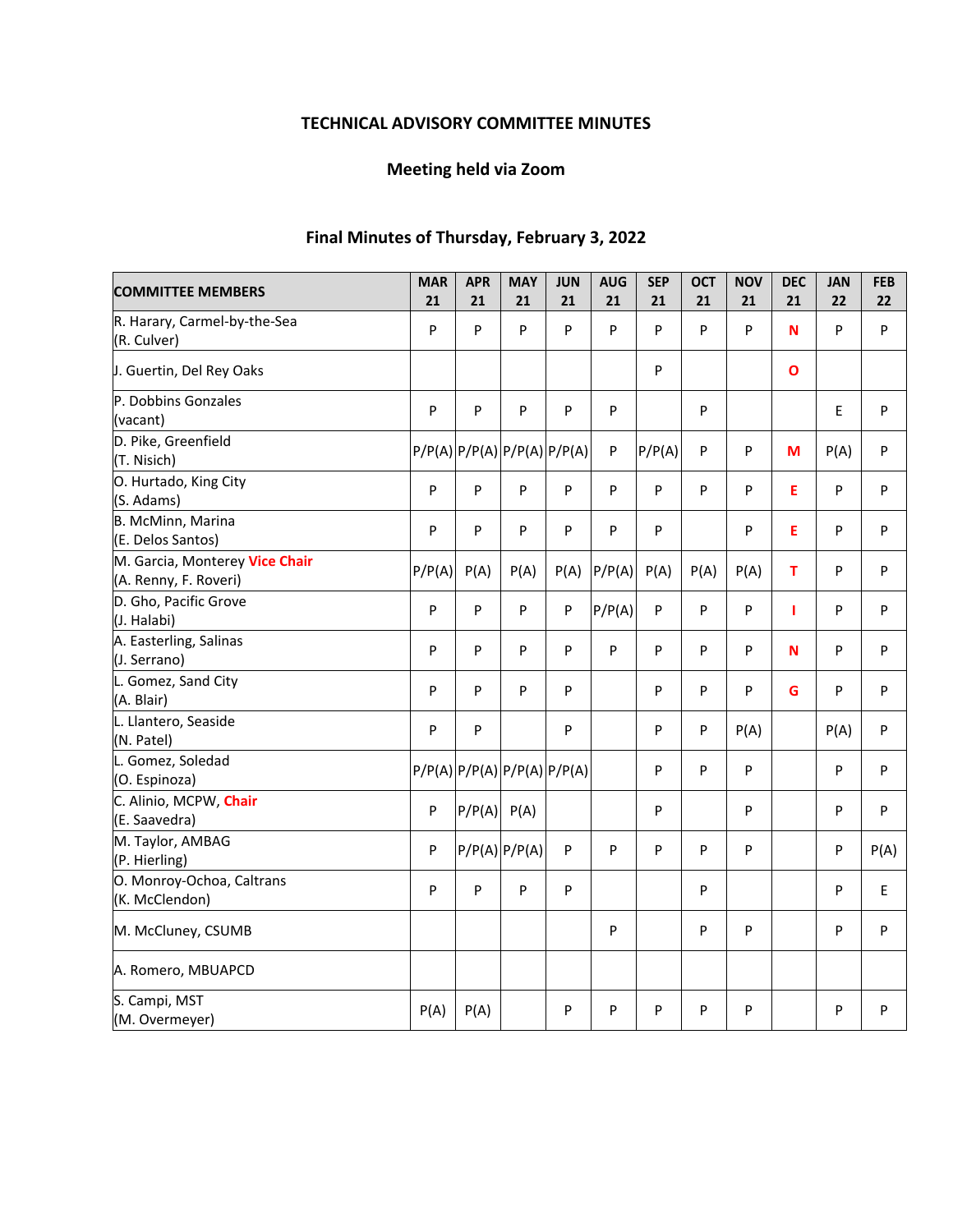| <b>STAFF</b>                                 | <b>MAR</b> | <b>APR</b> | <b>MAY</b> | <b>JUN</b> | <b>AUG</b> | <b>SEP</b> | <b>OCT</b> | <b>NOV</b> | <b>DEC</b> | <b>JAN</b> | <b>FEB</b> |
|----------------------------------------------|------------|------------|------------|------------|------------|------------|------------|------------|------------|------------|------------|
|                                              | 21         | 21         | 21         | 21         | 21         | 21         | 21         | 21         | 21         | 22         | 22         |
| T. Muck, Executive Director                  |            | P          | P          |            | P          | P          | P          | P          |            | P          | P          |
| C. Watson, Director of Planning              |            |            |            |            |            |            | P          | P          |            |            |            |
| M. Zeller, Director of Programming & Project | P          | P          | P          | P          | P          | P          | P          | P          |            | P          | P          |
| Delivery                                     |            |            |            |            |            |            |            |            |            |            |            |
| D. Bilse, Principal Engineer                 |            | P          | P          | P          | D          | Þ          | P          | P          |            | P          | P          |
| M. Montiel, Administrative Assistant         | P          |            | P          | P          | D          | P          |            | P          |            | P          | P          |
| J. Strause, Transportation Planner           |            |            |            |            |            |            |            |            |            | P          |            |
| T. Wright, Public Outreach Coordinator       |            |            |            |            |            |            |            |            |            |            |            |
| L. Williamson, Senior Engineer               | P          | P          |            |            |            | P          |            | P          |            | P          |            |
| A. Hernandez, Asst. Transportation Planner   |            |            |            |            |            | P          |            | P          |            | P          |            |
| A. Guther, Asst. Transportation Planner      |            |            |            |            |            |            |            | P          |            | P          |            |

### **OTHERS PRESENT:**

 Chris Bjornstad, Caltrans D5 Fabian Hernandez, Member of Public Robert Culver, Alternate Carmel‐by‐the‐Sea

## **1. ROLL CALL**

Chair Chad Alinio, Monterey County, called the meeting to order at 9:31 am. Introductions were made and a quorum was established.

#### **1.1 ADDITIONS OR CORRECTIONS TO AGENDA**  None.

**2. PUBLIC COMMENTS**  None.

# **3. BEGINNING OF CONSENT AGENDA**

# **M / S / C: Harary / Gomez / unanimous Abstain: Patrick Dobbins**

3.1 **APPROVED** the Technical Advisory Committee meeting minutes for January 6, 2022.

### **END OF CONSENT AGENDA**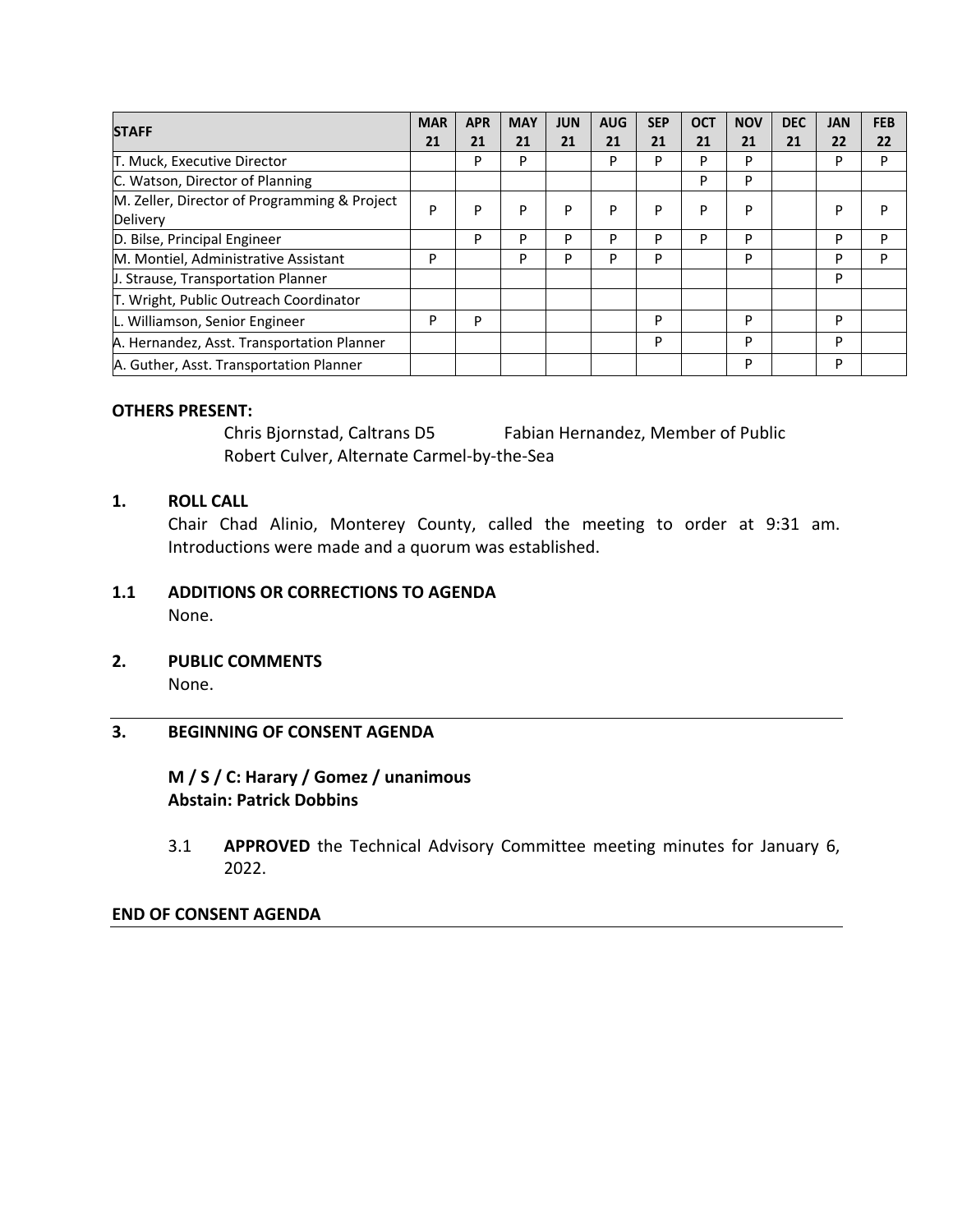### **4. STANDARDIZED PARKING PENALTIES**

### **M/S/C**

### **Easterling/ Harary/ unanimous**

Andrew Easterling motioned for Transportation Agency staff to develop a spreadsheet tool to summarize parking citation fees for jurisdictions in Monterey County, the motion was seconded by Robert Harary.

Doug Bilse, Principal Engineer reported that the California Vehicle Code (CVC) recommends that agencies within the same county standardize parking penalties. He noted that section 40203.5(a) of the California Vehicle Code (CVC) states, "The schedule of parking penalties for parking violations and late payment penalties shall be established by the governing body of the jurisdiction where the notice of violation is issued." In conclusion Mr. Bilse noted that the Transportation Agency could assist local agencies meet this objective by establishing a tracking system to report the parking penalties of each jurisdiction in Monterey County. Each agency that volunteers to participate in the parking penalty tracking system will submit their parking penalty information to the Transportation Agency. Staff would prepare a simple spreadsheet of the parking penalties provided by the jurisdictions that decide to participate and report the findings to the TAC.

Robert Harary, City of Carmel, noted that the city has over 30 parking citation fees.

### **5. REVIEW OF ASSEMBLY BILL 43**

Doug Bilse, Principal Engineer, provided a presentation on the Assembly Bill 43. He noted that the bill changes the California Vehicle Code and California Manual on Uniform Traffic Control Devices. Assembly Bill 43 was signed into law by Governor Newsome in 2021. The foundation for these changes was to give local authorities the ability to consider the safety of vulnerable pedestrian groups to establish lower speed limits than what was previously allowed by law.

#### **6. ANNOUNCEMENTS**

Mike Zeller, Director of Programming and Project Delivery mentioned that Laurie Williamson sent out an email to the committee regarding the Pavement Management Conditions. Staff requests the funding agreements from those interested in participating in the upcoming consultant work to evaluate pavement conditions. He noted that they should be approved by each jurisdiction and submitted by March 28, 2022.

Chris Bjornstad, Caltrans announced that the Active Transportation Plan will be completed next week and will be presented at a future meeting date.

Bob Harary, City of Carmel, introduced alternate Rob Culver the City's Public Works Superintendent. He noted that Mr. Culver will be filling in for Bob for the next few couple of months.